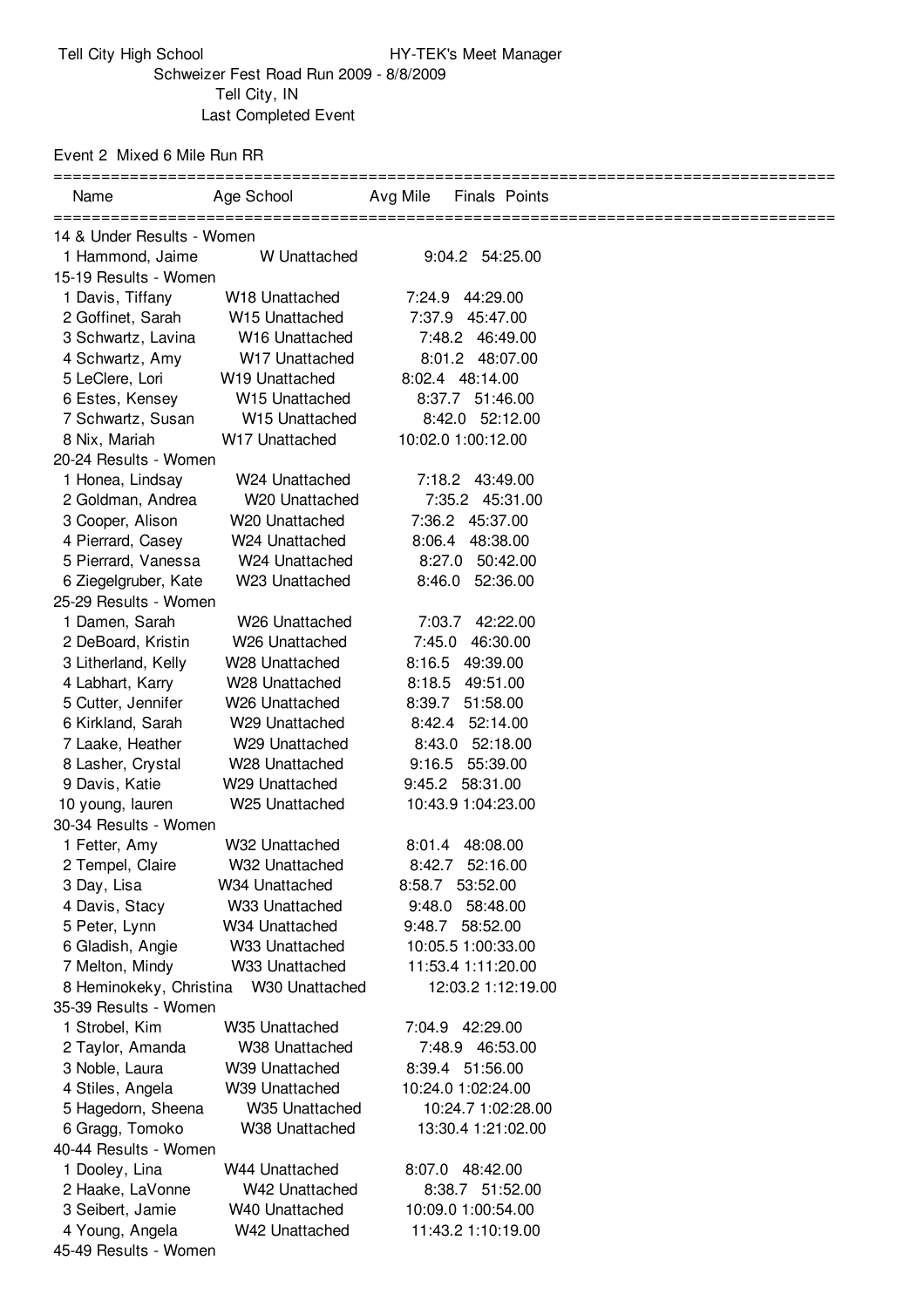| 1 Nix, Diane             | W46 Unattached             | 57:21.00<br>9:33.5 |
|--------------------------|----------------------------|--------------------|
| 50-54 Results - Women    |                            |                    |
| 1 Lautner, Janet         | W52 Unattached             | 7:54.2 47:25.00    |
| 2 Kohnert, Julie         | W50 Unattached             | 9:49.7<br>58:58.00 |
| 3 Graves, Brenda         | W54 Unattached             | 12:02.7 1:12:16.00 |
| 4 Knight, Diana          | W52 Unattached             | 14:23.2 1:26:19.00 |
| 55-59 Results - Women    |                            |                    |
| 1 Brenton, Kathy         | W59 Unattached             | 13:29.2 1:20:55.00 |
| 60-69 Results - Women    |                            |                    |
| 1 Whitlock, Gloria       | W61 Unattached             | 14:40.0 1:28:00.00 |
| 14 & Under Results - Men |                            |                    |
|                          |                            |                    |
| 1 Newton, Alex           | M14 Unattached             | 6:36.4 39:38.00    |
| 2 Schwartz, Abraham      | M14 Unattached             | 6:36.5<br>39:39.00 |
| 3 Roach, Cody            | M <sub>14</sub> Unattached | 42:32.00<br>7:05.4 |
| 4 Bashor, Nathan         | M <sub>14</sub> Unattached | 7:51.2<br>47:07.00 |
| 5 Clayton, Greg          | M1 Unattached              | 8:08.4 48:50.00    |
| 6 Roberts, Charleston    | M14 Unattached             | 8:19.9<br>49:59.00 |
| 15-19 Results - Men      |                            |                    |
| 1 Scheiber, Eric         | M17 Unattached             | 5:38.4<br>33:50.00 |
| 2 Camp, Wes              | M19 Unattached             | 34:05.00<br>5:40.9 |
| 3 Stein, Cody            | M19 Unattached             | 35:04.00<br>5:50.7 |
| 4 Fenn, Alex             | M19 Unattached             | 6:08.9<br>36:53.00 |
| 5 Bolen, Andrew          | M18 Unattached             | 6:09.4<br>36:56.00 |
| 6 Wilson, Zach           | M16 Unattached             | 6:11.2<br>37:07.00 |
| 7 Ernst, Michael         | M18 Unattached             | 37:27.00<br>6:14.5 |
| 8 Schwartz, Neal         | M16 Unattached             | 38:13.00<br>6:22.2 |
| 9 Gatwood, Noah          | M16 Unattached             | 38:18.00<br>6:23.0 |
| 10 Alvey, Jordan         | M17 Unattached             | 6:25.2<br>38:31.00 |
|                          | M16 Unattached             | 6:32.7<br>39:16.00 |
| 11 Bashor, lan           |                            |                    |
| 12 Kleemann, Dylan       | M18 Unattached             | 6:33.9<br>39:23.00 |
| 13 Allen, Darian         | M15 Unattached             | 6:36.4<br>39:38.00 |
| 14 Troesch, Kyle         | M16 Unattached             | 6:37.7<br>39:46.00 |
| 15 McDaniel, Devin       | M15 Unattached             | 6:38.5<br>39:51.00 |
| 16 Schwartz, Jacob       | M18 Unattached             | 6:40.7 40:04.00    |
| 17 Bower, Nick           | M17 Unattached             | 6:50.2 41:01.00    |
| 18 Schwartz, Paul        | M15 Unattached             | 6:53.2 41:19.00    |
| 19 McKnight, Jacob       | M17 Unattached             | 7:00.2<br>42:01.00 |
| 20 Gehlhausen, Jordan    | M15 Unattached             | 7:00.4<br>42:02.00 |
| 21 Kinball, Andrew       | M17 Unattached             | 7:02.5 42:15.00    |
| 22 Gross, Justin         | M18 Unattached             | 7:03.2<br>42:19.00 |
| 23 Gaynor, Brandon       | M15 Unattached             | 7:16.0<br>43:36.00 |
| 24 Schnell, Kyle         | M18 Unattached             | 7:17.7 43:46.00    |
| 25 Thomas, Colton        | M16 Unattached             | 7:17.9<br>43:47.00 |
| 26 Snyder, Kordell       | M16 Unattached             | 7:20.2 44:01.00    |
| 27 Noland, Leland        | M17 Unattached             | 7:20.7 44:04.00    |
|                          | M16 Unattached             | 7:28.9<br>44:53.00 |
| 28 Yearby, Dillon        |                            |                    |
| 29 Dauby, Andrew         | M16 Unattached             | 7:30.0 45:00.00    |
| 30 Bryant, JD            | M17 Unattached             | 45:19.00<br>7:33.2 |
| 31 Peter, Justin T.      | M16 Unattached             | 7:55.9<br>47:35.00 |
| 32 Henderson, Corey      | M15 Unattached             | 8:03.5<br>48:21.00 |
| 33 McDaniel, David       | M16 Unattached             | 8:05.9<br>48:35.00 |
| 34 Gonzalez, Daniel      | M17 Unattached             | 8:19.7<br>49:58.00 |
| 35 Luttrell, Shane       | M18 Unattached             | 8:21.4<br>50:08.00 |
| 36 James, Chris          | M19 Unattached             | 8:42.2<br>52:13.00 |
| 37 Whalen, Matt          | M19 Unattached             | 9:41.7<br>58:10.00 |
| 38 Hopkins, Jondavide    | M15 Unattached             | 10:26.7 1:02:40.00 |
| 20-24 Results - Men      |                            |                    |
| 1 Clark, Justin          | M23 Unattached             | 35:08.00<br>5:51.4 |
| 2 Kimball, Corey         | M20 Unattached             | 6:09.5<br>36:57.00 |
| 3 Sitzman, Derek         | M24 Unattached             | 39:11.00<br>6:31.9 |
|                          |                            |                    |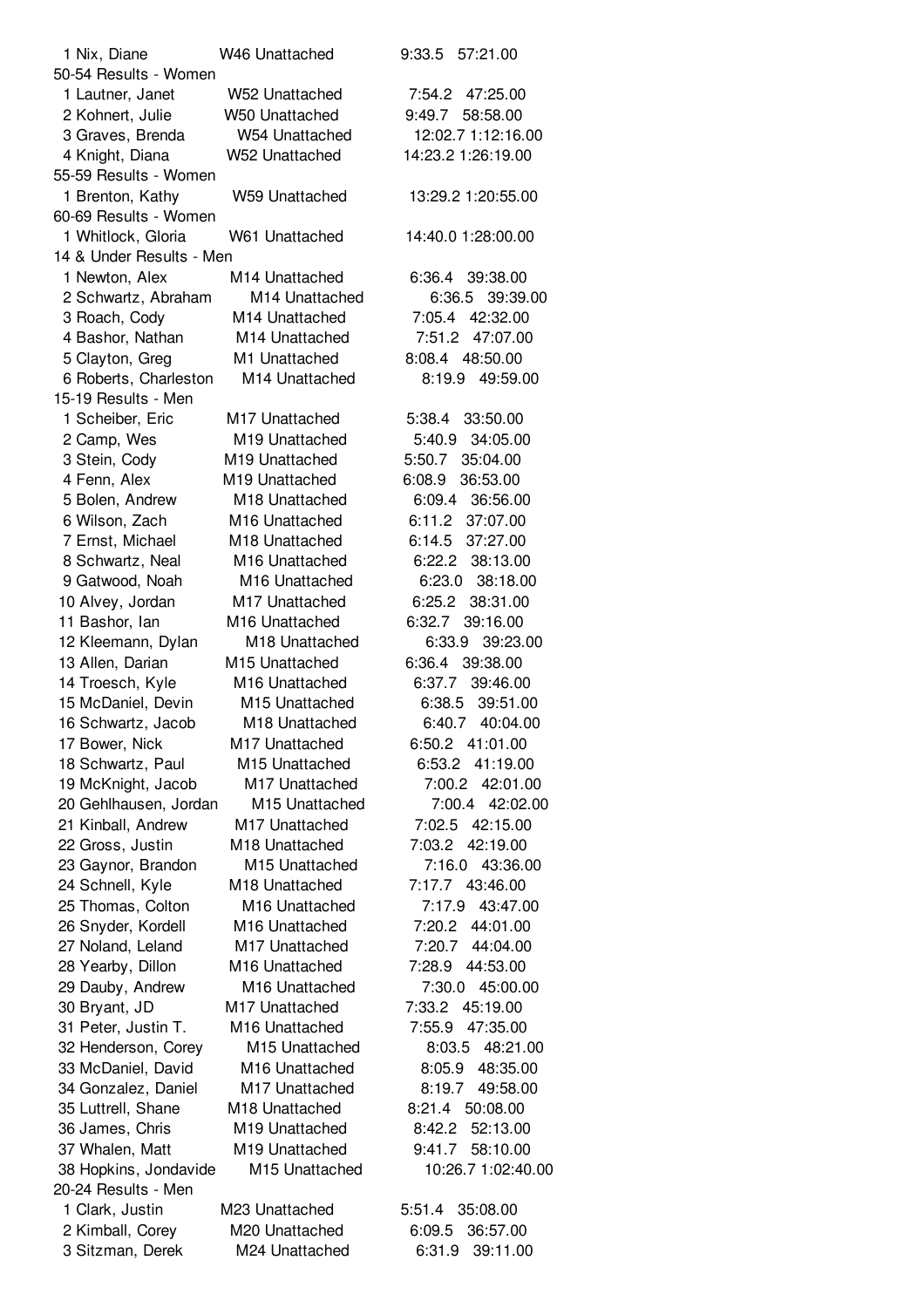| 4 Kemper, Jeremy       | M24 Unattached | 39:40.00<br>6:36.7 |
|------------------------|----------------|--------------------|
| 5 DuPre, Matt          | M23 Unattached | 7:00.2<br>42:01.00 |
| 6 Kern, Matthew        | M21 Unattached | 42:29.00<br>7:04.9 |
| 7 Rapsky, Chad         | M24 Unattached | 7:34.9<br>45:29.00 |
| 8 James, Nathan        | M20 Unattached | 8:13.5<br>49:21.00 |
| 9 Lasher, Kyle         | M23 Unattached | 8:34.7 51:28.00    |
| 25-29 Results - Men    |                |                    |
| 1 Bartoch, Matt        | M27 Unattached | 5:48.5<br>34:51.00 |
| 2 Guillaume, Ty        | M27 Unattached | 34:52.00<br>5:48.7 |
|                        |                |                    |
| 3 Anderson, Lewis      | M28 Unattached | 5:56.0<br>35:36.00 |
| 4 Christianson, Nathan | M29 Unattached | 6:10.0<br>37:00.00 |
| 5 Tempel, Arnie        | M26 Unattached | 7:45.9<br>46:35.00 |
| 6 Kemper, Mike         | M28 Unattached | 8:07.0 48:42.00    |
| 7 LeClere, Lance       | M29 Unattached | 53:09.00<br>8:51.5 |
| 8 LeClere, Kyle        | M26 Unattached | 53:10.00<br>8:51.7 |
| 9 Lanik, Kevin         | M28 Unattached | 9:33.7<br>57:22.00 |
| 10 Bockelman, Jeff     | M29 Unattached | 10:26.5 1:02:39.00 |
| 30-34 Results - Men    |                |                    |
| 1 Barnett, Jason       | M32 Unattached | 6:16.9<br>37:41.00 |
| 2 Wilson, Wesley       | M32 Unattached | 50:52.00<br>8:28.7 |
| 3 Laake, Wes           | M30 Unattached | 8:49.0<br>52:54.00 |
| 35-39 Results - Men    |                |                    |
| 1 Beckort, Brian       | M37 Unattached | 5:52.7<br>35:16.00 |
| 2 Goffinet, Brian      | M35 Unattached | 38:40.00<br>6:26.7 |
| 3 Martin, Steve        | M38 Unattached | 44:47.00<br>7:27.9 |
| 4 Bishop, Tony         | M36 Unattached | 7:33.9 45:23.00    |
| 5 Foe, Charles         | M39 Unattached | 7:50.9<br>47:05.00 |
|                        |                |                    |
| 6 Weber, Wes           | M38 Unattached | 8:25.7<br>50:34.00 |
| 7 Pater, Darrell       | M36 Unattached | 8:26.2 50:37.00    |
| 8 Winchell, Max        | M38 Unattached | 9:19.7<br>55:58.00 |
| 9 Biever, Todd         | M38 Unattached | 9:28.4<br>56:50.00 |
| 10 Arruffat, Santiago  | M35 Unattached | 9:50.0<br>59:00.00 |
| 11 Qualkenbush, David  | M37 Unattached | 11:46.5 1:10:39.00 |
| 40-44 Results - Men    |                |                    |
| 1 Noble, Wesley        | M43 Unattached | 6:45.7 40:34.00    |
| 2 Kessner, Brennan     | M40 Unattached | 7:48.5 46:51.00    |
| 3 Miller, Patrick      | M44 Unattached | 7:56.9<br>47:41.00 |
| 4 Pfeiffer, John       | M41 Unattached | 50:57.00<br>8:29.5 |
| 5 Lacy, Dan            | M43 Unattached | 8:36.7<br>51:40.00 |
| 6 Gramelspacher, Kevin | M42 Unattached | 8:36.9 51:41.00    |
| 7 Duber, David         | M41 Unattached | 9:02.7 54:16.00    |
| 8 Cross, Eric          | M42 Unattached | 9:16.5<br>55:39.00 |
| 9 Seibert, Terry       | M42 Unattached | 10:09.0 1:00:54.00 |
| 10 Sheperd, Ray        | M41 Unattached | 10:32.2 1:03:13.00 |
| 11 Kaetzel, Ray        | M41 Unattached | 10:32.4 1:03:14.00 |
| 45-49 Results - Men    |                |                    |
|                        | M47 Unattached | 6:53.4 41:20.00    |
| 1 Haffner, Garry       |                |                    |
| 2 Dauby, Neil          | M45 Unattached | 8:33.7<br>51:22.00 |
| 3 Hall, Dave           | M46 Unattached | 13:48.4 1:22:50.00 |
| 50-54 Results - Men    |                |                    |
| 1 Goldman, Kenny       | M50 Unattached | 6:27.5<br>38:45.00 |
| 2 Macon, Steve         | M51 Unattached | 8:54.0<br>53:24.00 |
| 3 Bick, Sam            | M54 Unattached | 9:42.0<br>58:12.00 |
| 4 Hall, Andy           | M50 Unattached | 13:30.5 1:21:03.00 |
| 55-59 Results - Men    |                |                    |
| 1 Hauenstein, David    | M55 Unattached | 7:13.7<br>43:22.00 |
| 2 Knieriem, Donald     | M58 Unattached | 7:22.7<br>44:16.00 |
| 3 Truelove, Paul       | M59 Unattached | 49:38.00<br>8:16.4 |
| 4 DuPre, Steve         | M56 Unattached | 8:55.4<br>53:32.00 |
| 60-69 Results - Men    |                |                    |